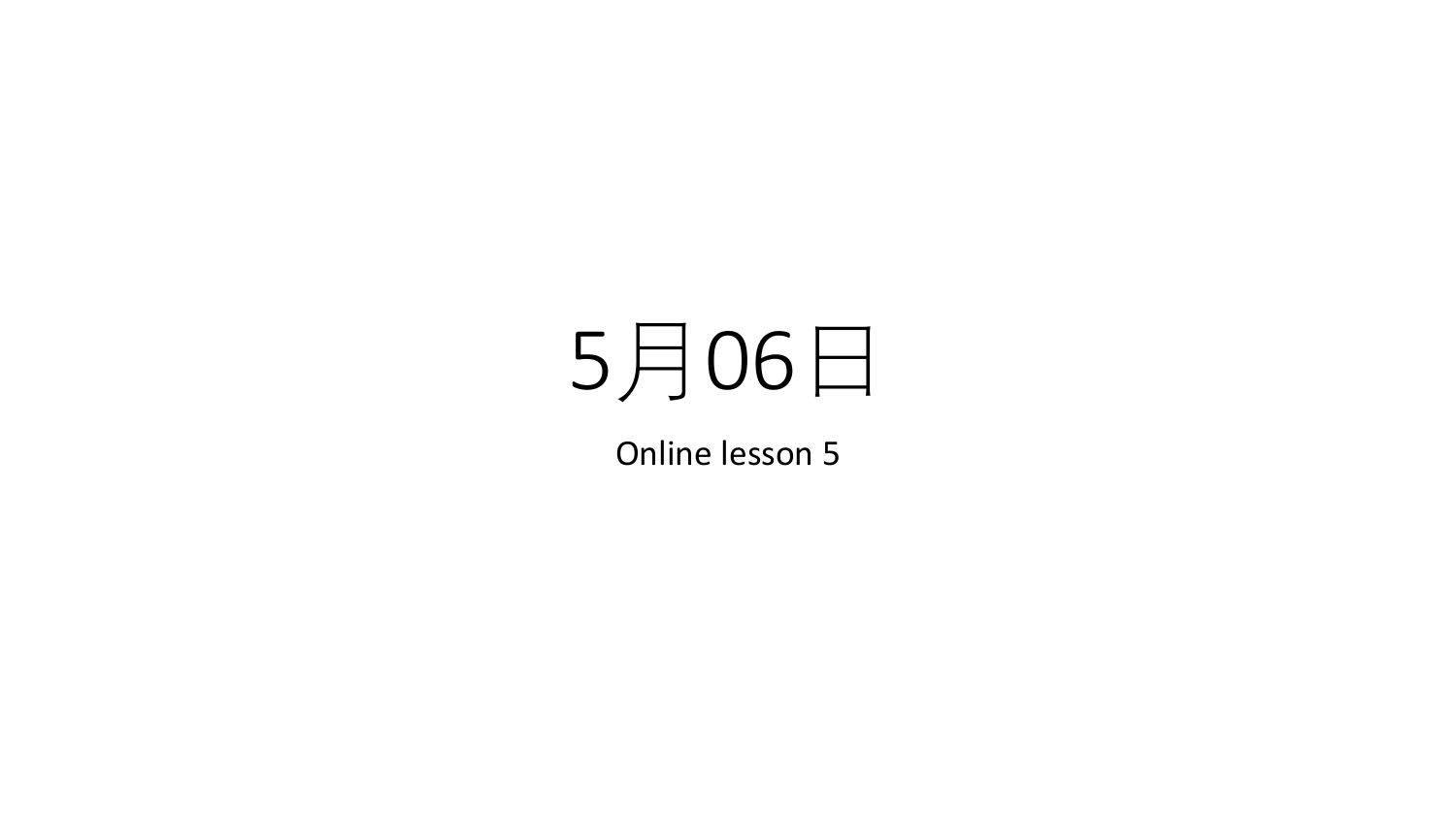## 写字

- 1. Person
- 2. Earth (tu3)
- 3. Also (ye3)
- 4. Female (nv3)
- 5. He
- 6. She
- 7. Ground (di4)
- 8. Sun (ri4)
- 9. Moon(yue4)
- 10. Bright (ming2)
- 11. White (bai2)
- 12. Hundred (bai3)
- 13. Work (gong1)
- 14. Field (tian2)
- 15. Strength (li4)
- 16. Male (nan2)

Don't forget to revise all of these characters – there will be a test next week, if I can figure out how to do one via zoom.

**[https://www.classtools.net/random-name-picker/80\\_ZR8ABb](https://www.classtools.net/random-name-picker/80_ZR8ABb)**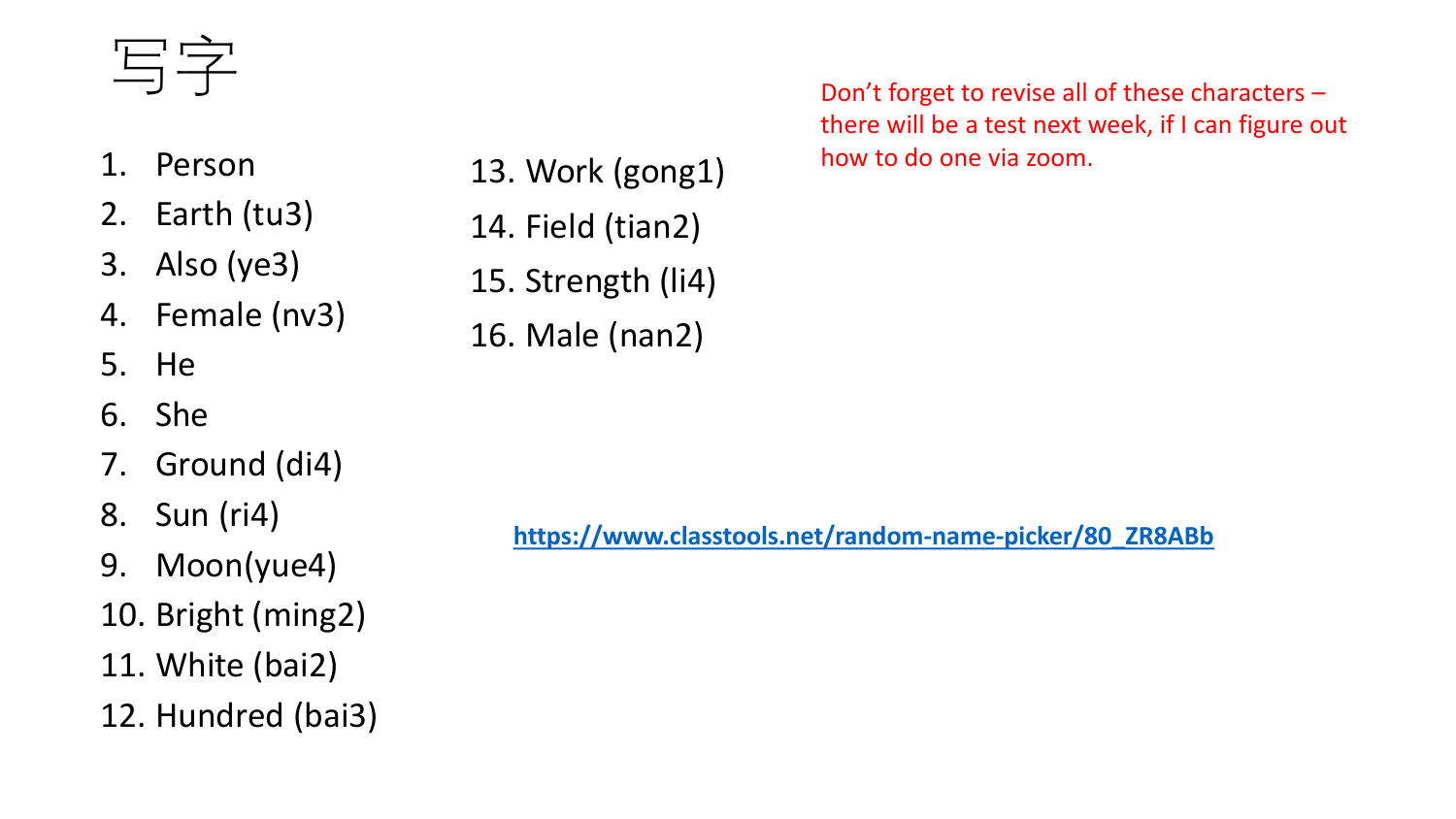



Keep revising these 4 'electric' words – learn them well from the start and you'll avoid problems later.

Remember the different tones.

The first two are  $4<sup>th</sup>$  tone  $3<sup>rd</sup>$  tone The last two are 4<sup>th</sup> tone 4<sup>th</sup> tone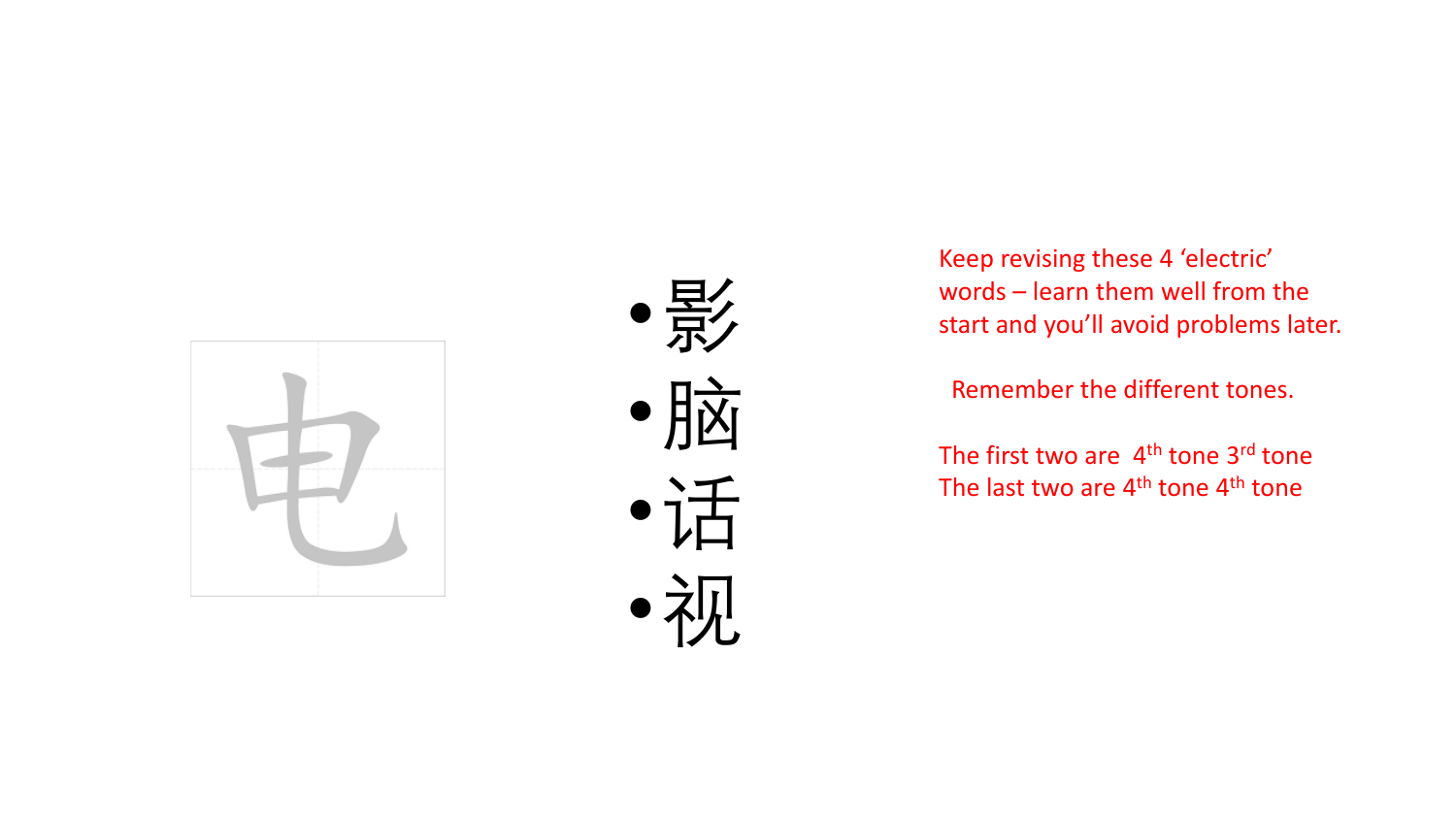It's occurred to me that I led you astray on this exercise. Question 4 should be '怎么' – how – zen3me – ie by what means of transport. You every day how go to class 你每天怎么上学?

Fill in the blanks with the question words in the box. 什么 谁 怎么 哪儿 几 哪 1. 你去过 什么国家? 4. 你每天 怎么 上学? 几 口人? 有 谁 ? 5.你的汉语老师是哪 3. 在家, 你跟爸爸说 什么 语言? 6. 你姐姐住在 哪儿 ? dd mare wards to eash sategory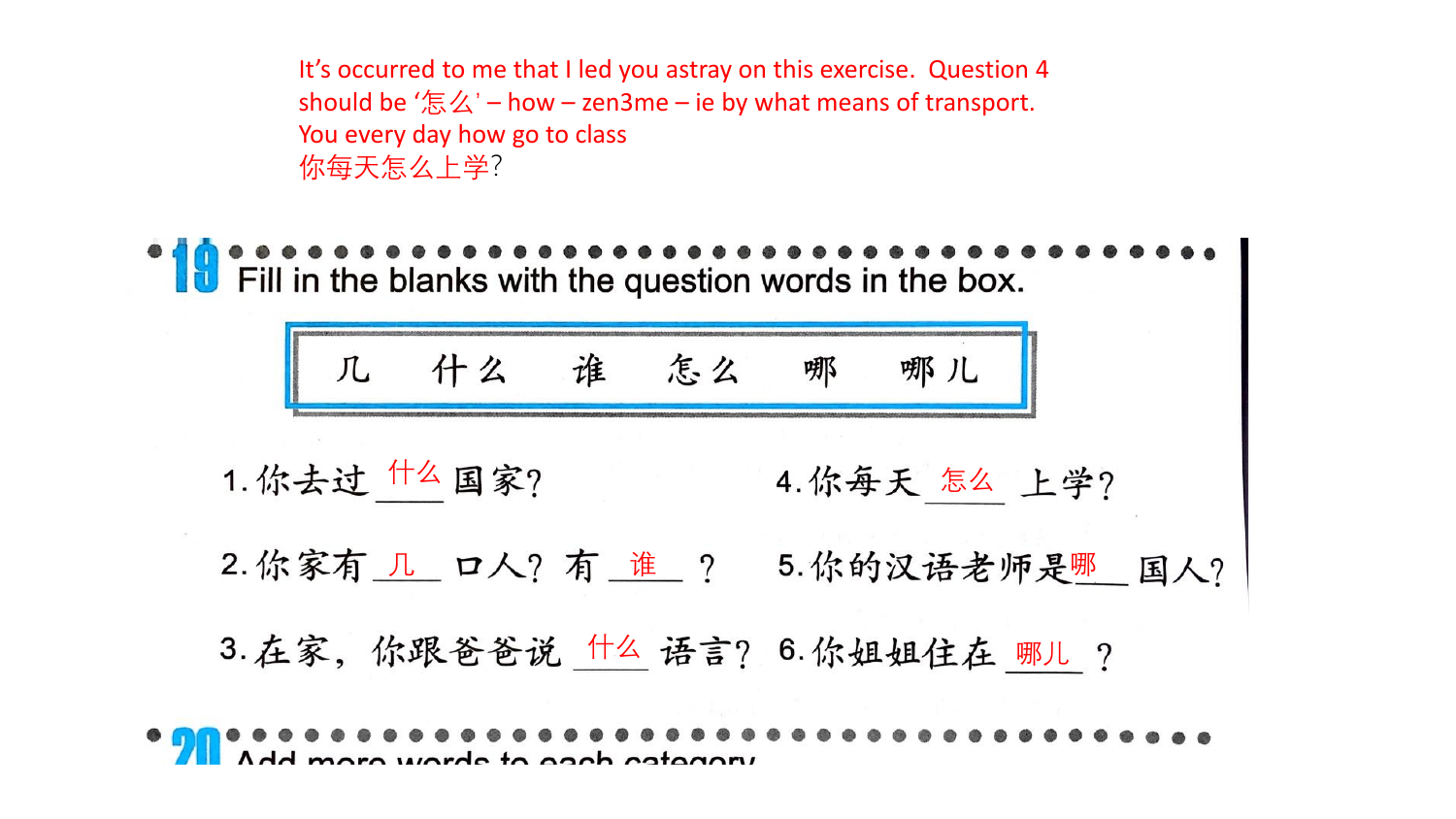我叫陈天力,今年十五 岁,上十年级。我们汉语班 一共有二十个学生。我们有 的是日本人,有的是美国人, 有的是英国人,有的是韩国 人、还有的是法国人。今年 我上十门课: 数学、英语、 汉语、科学等等。我喜欢上 数学课和电脑课。我不喜欢 上体育课和音乐课。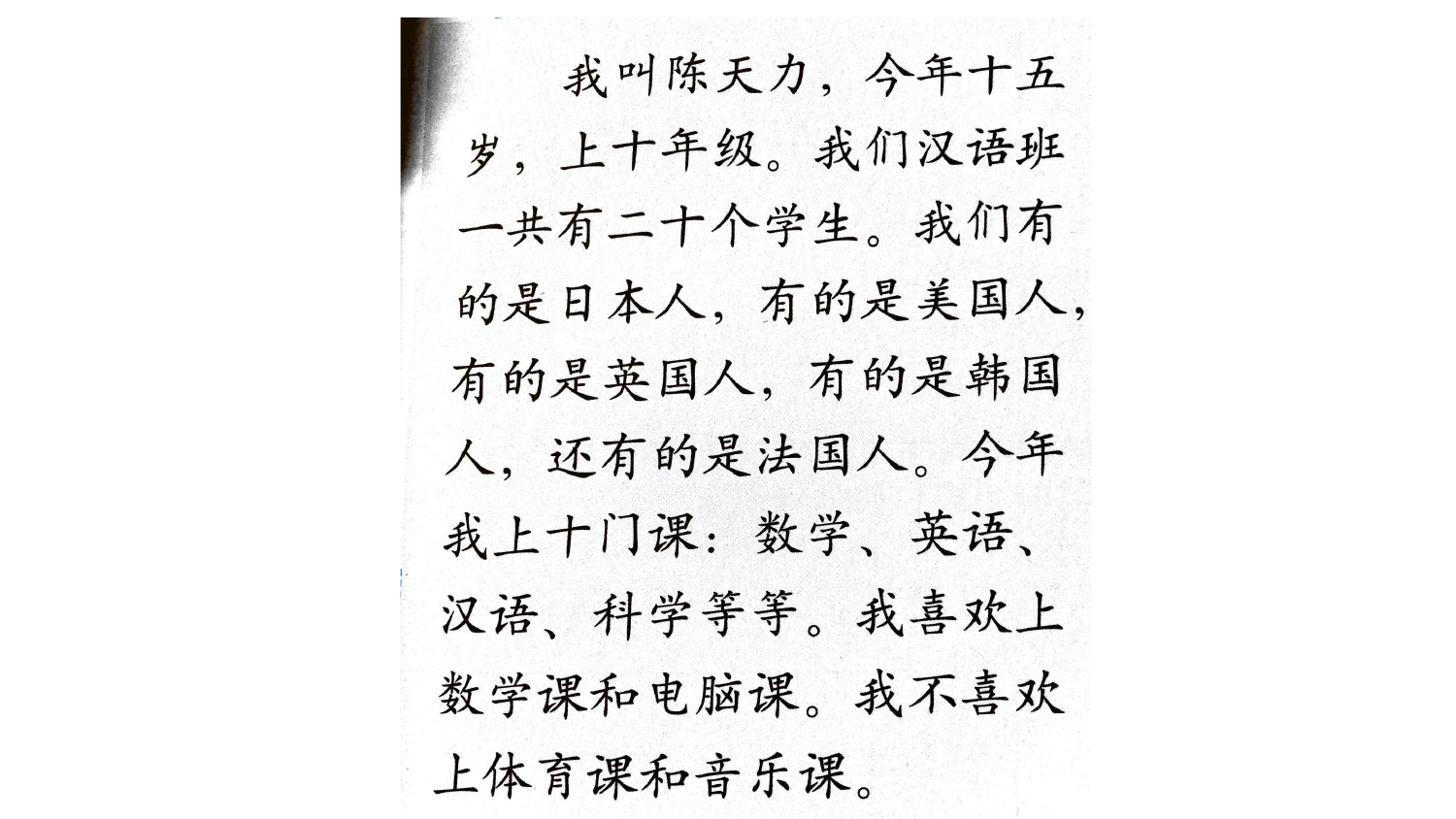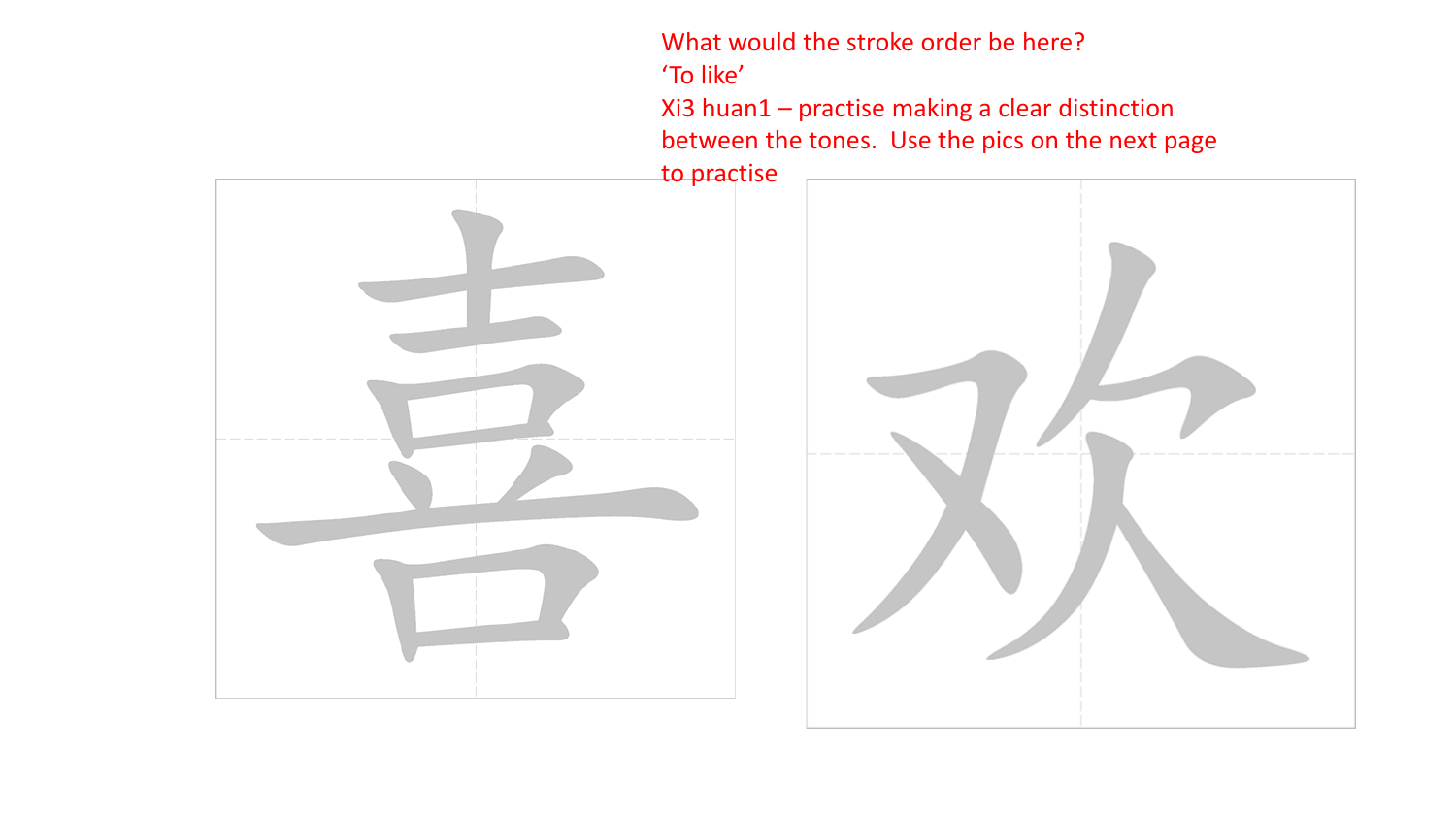